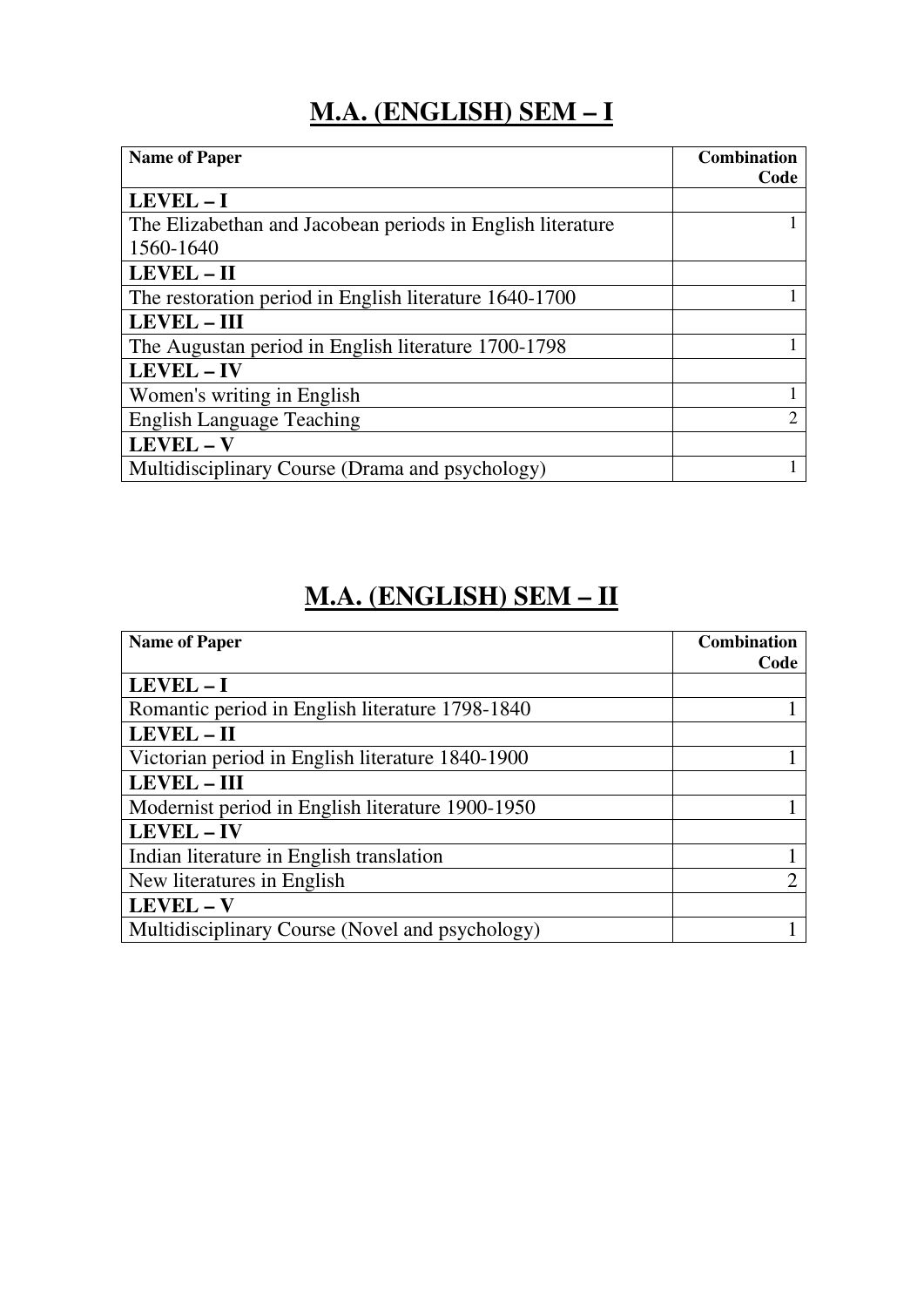#### **M.A. (ENGLISH) SEM III**

| <b>Name of Paper</b>                         | <b>Combination</b> |
|----------------------------------------------|--------------------|
|                                              | Code               |
| $LEVEL - I$                                  |                    |
| Literary Form: Novel                         |                    |
| LEVEL - II                                   |                    |
| <b>Literary Criticism</b>                    |                    |
| <b>LEVEL - III</b>                           |                    |
| Indian Writing in English                    |                    |
| <b>LEVEL-IV</b>                              |                    |
| American Literature (Novel, Poetry)          |                    |
| <b>English Language Teaching</b>             | ി                  |
| LEVEL-V                                      |                    |
| Multidisciplinary course (Drama and History) |                    |
|                                              |                    |

## **M.A. (ENGLISH) SEM IV**

| <b>Name of Paper</b>                             | <b>Combination</b> |
|--------------------------------------------------|--------------------|
|                                                  | Code               |
| $LEVEL - I$                                      |                    |
| Literary Form : Drama                            |                    |
| LEVEL - II                                       |                    |
| Literary Criticism and Theory                    |                    |
| <b>LEVEL - III</b>                               |                    |
| World Literature in translation                  |                    |
| LEVEL - IV                                       |                    |
| American Literature (Drama, Non-Fictional Prose) |                    |
| <b>English Language Teaching</b>                 |                    |
| LEVEL - V                                        |                    |
| Multidisciplinary course (Novel and History)     |                    |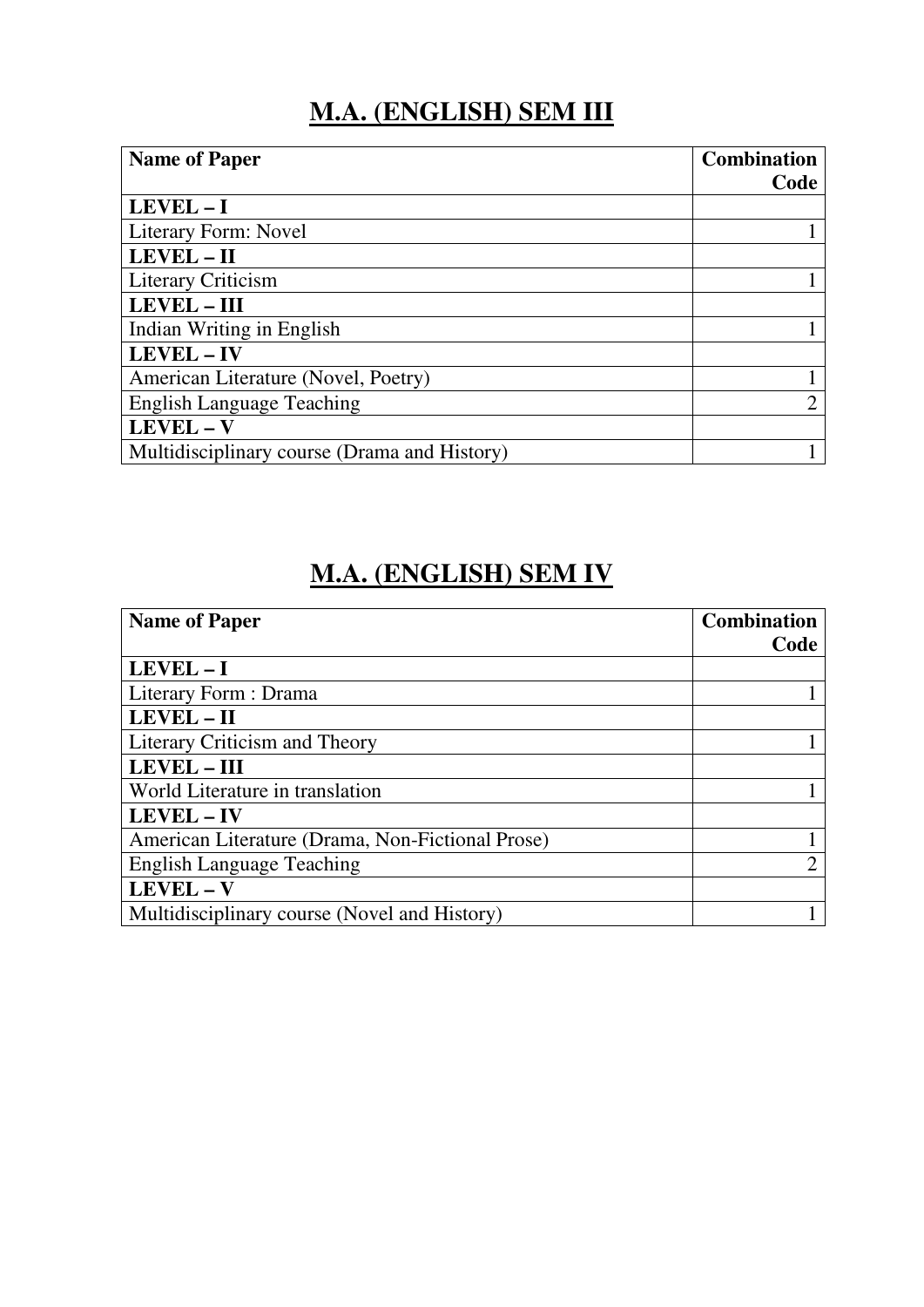# **M.A. (HISTORY) SEM – I**

| <b>Name of Paper</b>                                          | <b>Combination</b> |
|---------------------------------------------------------------|--------------------|
|                                                               | Code               |
| LEVEL-I                                                       |                    |
| Philosophy of history and historiography in western tradition |                    |
| LEVEL - II                                                    |                    |
| History of modern world: 1870-1945                            |                    |
| <b>LEVEL - III</b>                                            |                    |
| Foundation and expansion of east India company rule in India  |                    |
| 1757-1858                                                     |                    |
| LEVEL - IV                                                    |                    |
| Ancient societies                                             |                    |
| Ancient Indian political thought and institutions             | $\mathfrak{D}$     |
| LEVEL - V                                                     |                    |
| Cultural heritage of Gujarat 942-1304 A.D.                    |                    |

# **M.A. (HISTORY) SEM – II**

| <b>Name of Paper</b>                                          | <b>Combination</b> |
|---------------------------------------------------------------|--------------------|
|                                                               | Code               |
| $LEVEL - I$                                                   |                    |
| History and historiography in Indian tradition                |                    |
| LEVEL - II                                                    |                    |
| Indian society in transition : 1800-1920                      |                    |
| <b>LEVEL - III</b>                                            |                    |
| History of contemporary world since 1945                      |                    |
| <b>LEVEL - IV</b>                                             |                    |
| History of India: form babar to aurangzeb (1526 to 1707 A.D.) |                    |
| Women in Indian history                                       | $\overline{2}$     |
| LEVEL - V                                                     |                    |
| Indian epigraphy and historiography                           |                    |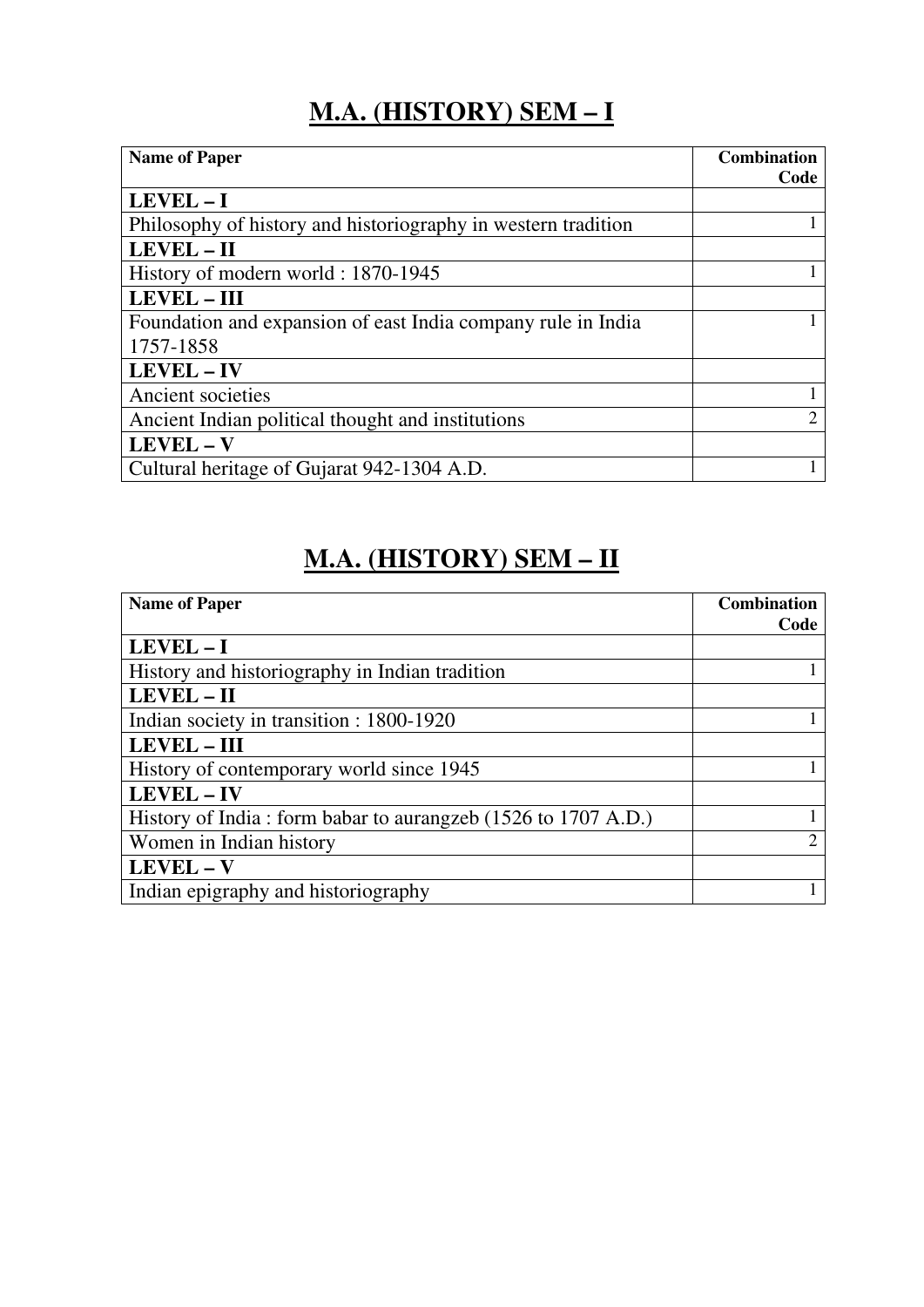# **M.A. (HISTORY) SEM III**

| <b>Name of Paper</b>                                          | <b>Combination</b><br>Code  |
|---------------------------------------------------------------|-----------------------------|
| LEVEL-I                                                       |                             |
| History of Freedom Movement in India 1857-1947                |                             |
| LEVEL - II                                                    |                             |
| Politics in India since Independence 1947-2000                |                             |
| <b>LEVEL - III</b>                                            |                             |
| Agrarian and Village History of Colonial India 1757-1947      |                             |
| <b>LEVEL-IV</b>                                               |                             |
| Social and Economic History of India 1947-1971                |                             |
| Political History of Gujarat 1914-1960                        | $\mathcal{D}_{\mathcal{A}}$ |
| LEVEL - V                                                     |                             |
| Socio-religious Movements in 19 <sup>th</sup> Century Gujarat |                             |
| <b>LEVEL - VI</b>                                             |                             |
| Seminars & Presentations based on Self Studied Topics         |                             |

#### **M.A. (HISTORY) SEM IV**

| <b>Name of Paper</b>                                      | <b>Combination</b><br>Code |
|-----------------------------------------------------------|----------------------------|
| LEVEL-I                                                   |                            |
| History of Tourism in India and its Application           |                            |
| LEVEL - II                                                |                            |
| Peasant and Tribal Movements in Colonial India: 1757-1947 |                            |
| <b>LEVEL - III</b>                                        |                            |
| Constructive Activities in Gujarat : 1914-2000            |                            |
| <b>LEVEL – IV</b>                                         |                            |
| Gandhi, Sardar and Politics in Gujarat : 1915-1960        |                            |
| <b>States in Indian History</b>                           | $\overline{2}$             |
| LEVEL - V                                                 |                            |
| Indian Archaeology, Numismatics, Musicology and Archives  |                            |
| <b>LEVEL - VI</b>                                         |                            |
| Seminars & Presentations based on Self Studied Topics     |                            |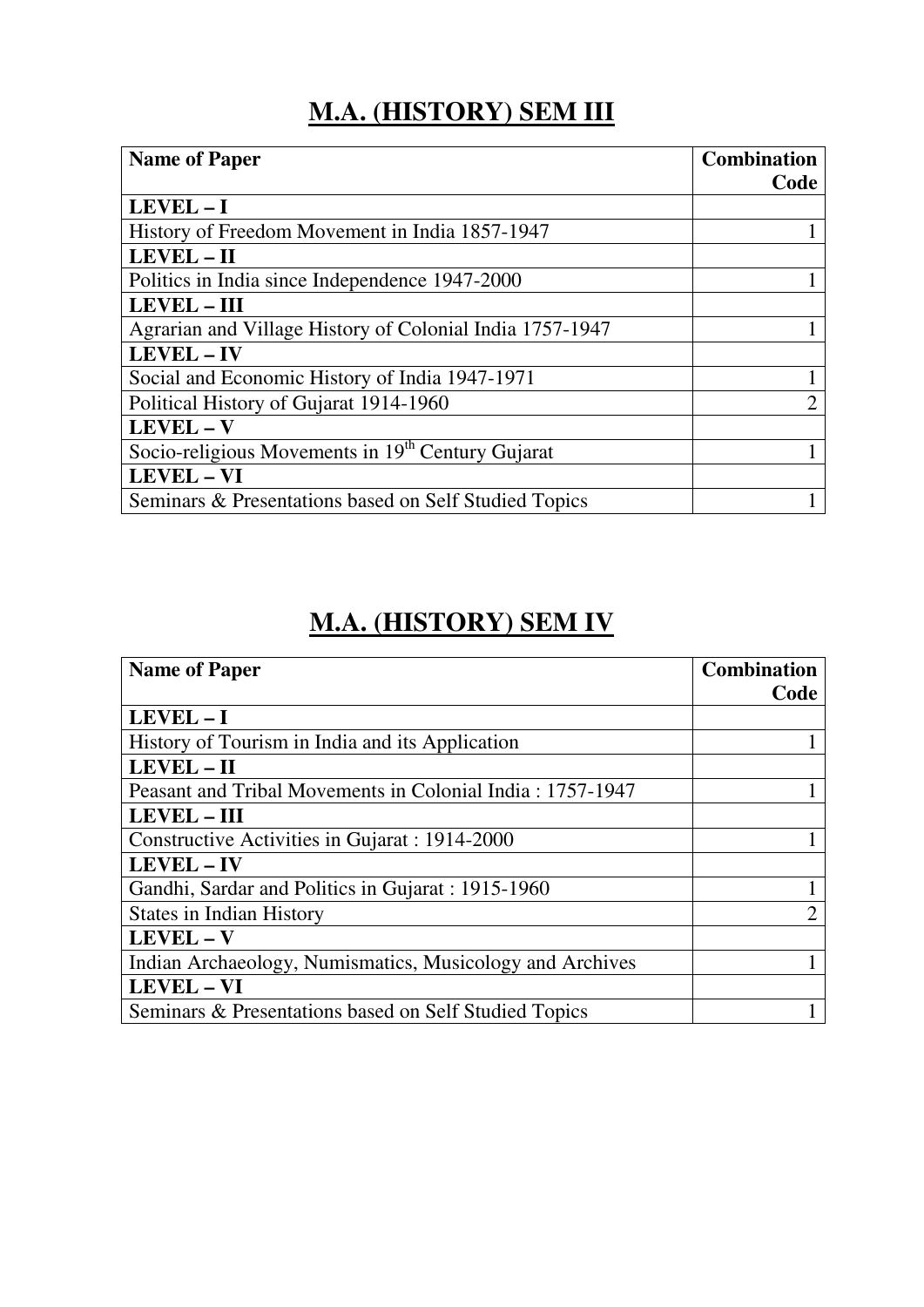#### **M.A. (HOME SCIENCE) SEM – I**

| <b>Name of Paper</b>                                     | <b>Combination</b> |
|----------------------------------------------------------|--------------------|
|                                                          | Code               |
| $LEVEL - I$                                              |                    |
| <b>Experimental Cookery</b>                              |                    |
| LEVEL - II                                               |                    |
| Family Resource Management – I (Interior Decoration – I) |                    |
| <b>LEVEL - III</b>                                       |                    |
| Fashion Design - Apparel Designing - I                   |                    |
| LEVEL - IV                                               |                    |
| <b>Adjustment Psychology</b>                             |                    |
| LEVEL - V                                                |                    |
| <b>Research Methodology</b>                              |                    |
| <b>LEVEL - VI</b>                                        |                    |
| <b>Term Paper</b>                                        |                    |

#### **M.A. (HOME SCIENCE) SEM – II**

| <b>Name of Paper</b>                    | <b>Combination</b> |
|-----------------------------------------|--------------------|
|                                         | Code               |
| LEVEL-I                                 |                    |
| Food science                            |                    |
| LEVEL - II                              |                    |
| Family Resource Management - II         |                    |
| <b>LEVEL - III</b>                      |                    |
| Fashion Design - Apparel Designing - II |                    |
| LEVEL - IV                              |                    |
| <b>Educational Psychology</b>           |                    |
| LEVEL - V                               |                    |
| Research methodology - II               |                    |
| LEVEL - VI                              |                    |
| <b>Term Paper</b>                       |                    |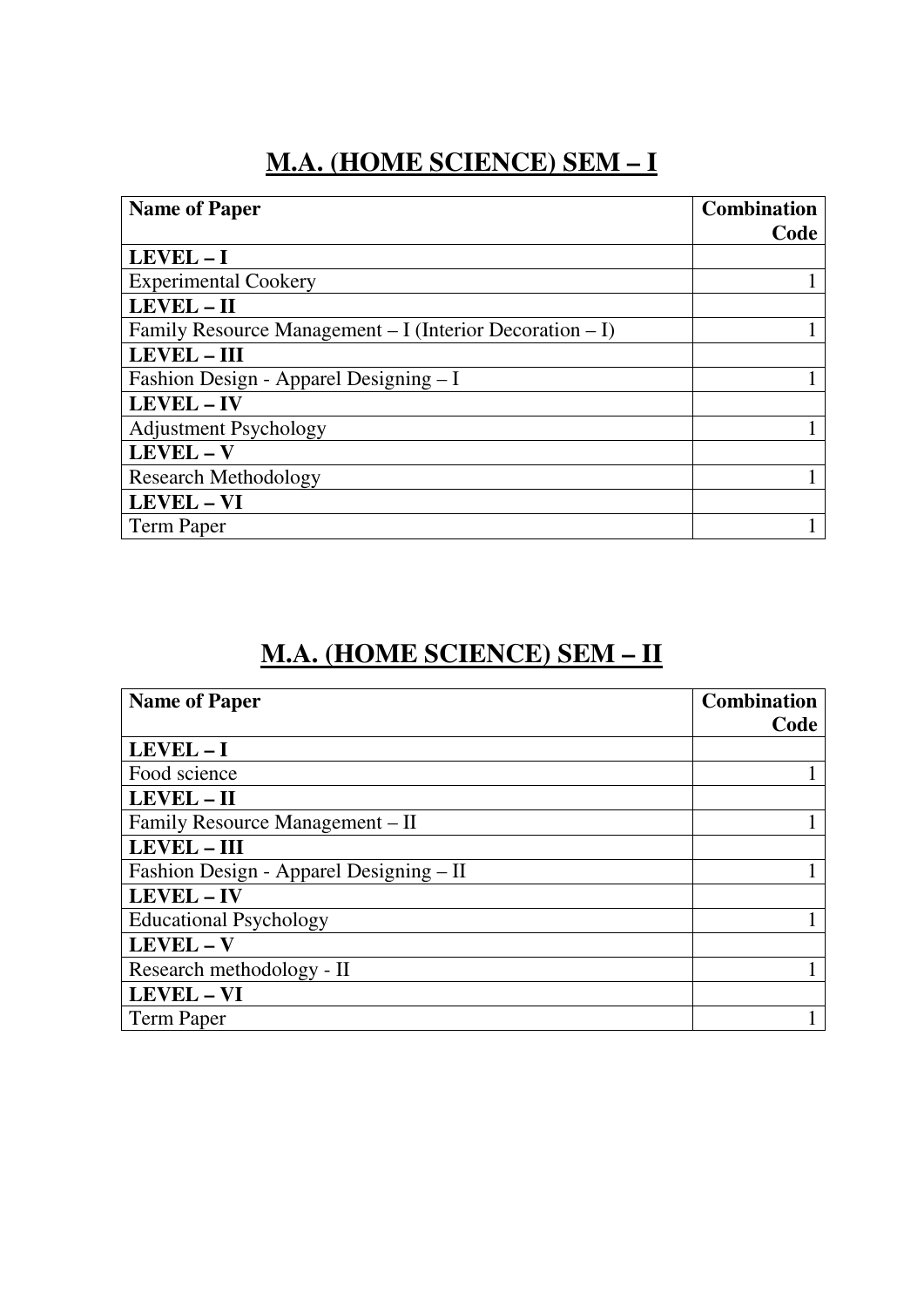#### **M.A. (HOME SCIENCE) SEM III**

| <b>Name of Paper</b>                                | <b>Combination</b> |
|-----------------------------------------------------|--------------------|
|                                                     | Code               |
| $LEVEL - I$                                         |                    |
| <b>Nutritional Assessment And Surveillance</b>      |                    |
| LEVEL - II                                          |                    |
| Family Resource Management $-3$ (Family Housing and |                    |
| Landscape Planning)                                 |                    |
| <b>LEVEL - III</b>                                  |                    |
| Fashion Design - Merchandising                      |                    |
| LEVEL - IV                                          |                    |
| Developments in Communication and Extension         |                    |
| LEVEL-V                                             |                    |
| Women Empowerment $-I$                              |                    |
| LEVEL - VI                                          |                    |
| <b>Term Paper</b>                                   |                    |

#### **M.A. (HOME SCIENCE) SEM IV**

| <b>Name of Paper</b>                                       | <b>Combination</b> |
|------------------------------------------------------------|--------------------|
|                                                            | Code               |
| $LEVEL - I$                                                |                    |
| Food Packaging                                             |                    |
| LEVEL - II                                                 |                    |
| Family Resource Management – IV (Vaastushastra)            |                    |
| <b>LEVEL - III</b>                                         |                    |
| Application of Information Technology in Fashion Designing |                    |
| LEVEL - IV                                                 |                    |
| <b>Entrepreneurship Development</b>                        |                    |
| LEVEL - V                                                  |                    |
| Women Empowerment – II                                     |                    |
| LEVEL - VI                                                 |                    |
| <b>Term Paper</b>                                          |                    |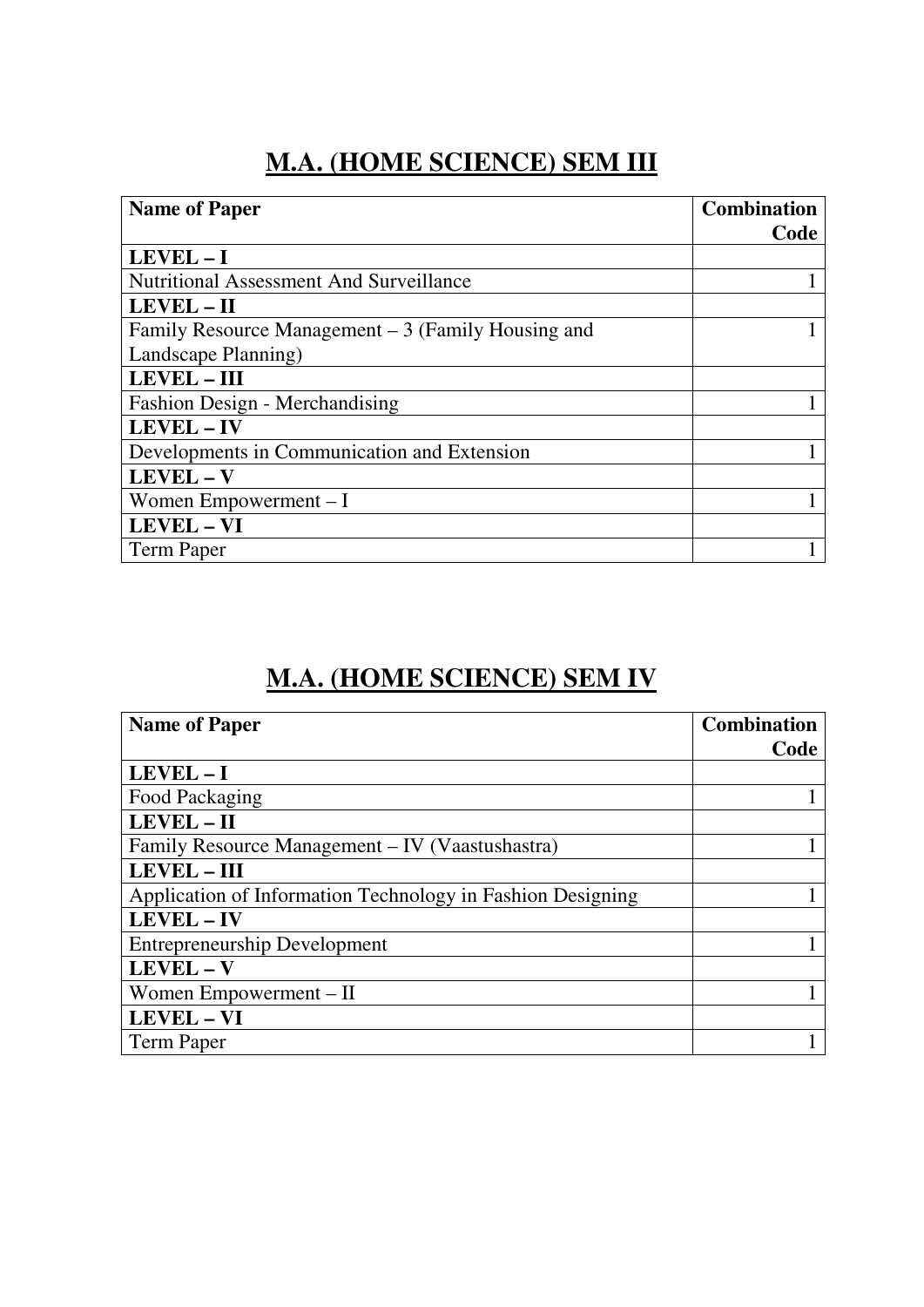#### **M.A. (COMPARATIVE LITERATURE) SEM – I**

| <b>Name of Paper</b>           | <b>Combination</b> |
|--------------------------------|--------------------|
|                                | Code               |
| $LEVEL - I$                    |                    |
| Theory and Practical Criticism |                    |
| LEVEL - II                     |                    |
| <b>Thematic Study</b>          |                    |
| <b>LEVEL - III</b>             |                    |
| Genre Study: Drama             |                    |
| LEVEL - IV                     |                    |
| <b>Medieval Literature</b>     |                    |
| Literary Criticism Part - I    | ⌒                  |
| LEVEL-V                        |                    |
| Literature and Psychology      |                    |

#### **M.A. (COMPARATIVE LITERATURE) SEM – II**

| <b>Name of Paper</b>         | <b>Combination</b> |
|------------------------------|--------------------|
|                              | Code               |
| LEVEL-I                      |                    |
| Proofreading                 |                    |
| LEVEL - II                   |                    |
| Indian Literature            |                    |
| <b>LEVEL - III</b>           |                    |
| <b>World Literature</b>      |                    |
| LEVEL - IV                   |                    |
| <b>Modern Literature</b>     |                    |
| Literary Criticism Part $-2$ | $\mathfrak{2}$     |
| LEVEL - V                    |                    |
| Literature and Philosophy    |                    |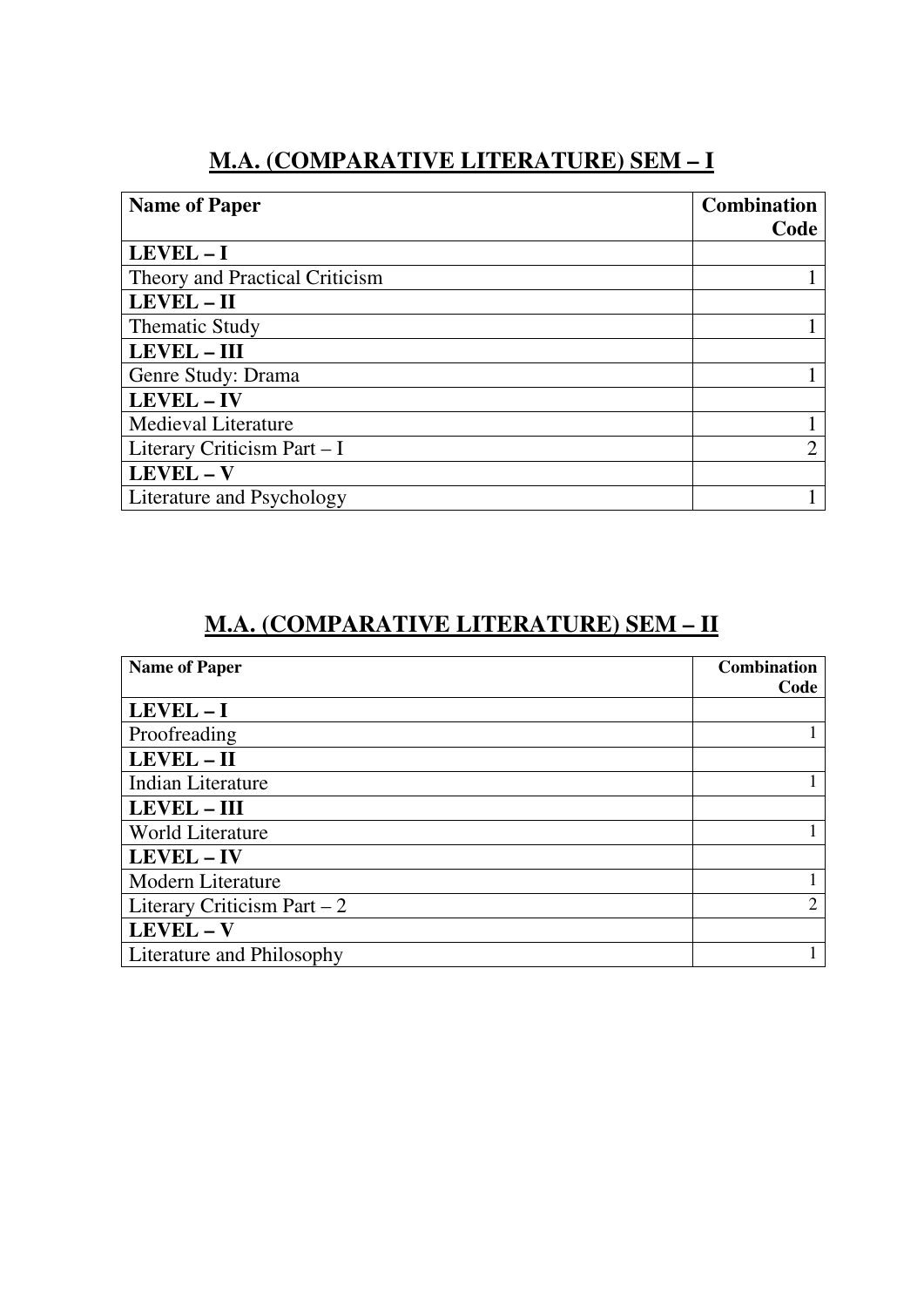#### **M.A. (Comparative Literature) SEM III**

| <b>Name of Paper</b>                           | <b>Combination</b> |
|------------------------------------------------|--------------------|
|                                                | Code               |
| $LEVEL - I$                                    |                    |
| Influence Study: Impact of Sanskrit Literature |                    |
| LEVEL - II                                     |                    |
| <b>Essays on Comparative Literature</b>        |                    |
| <b>LEVEL - III</b>                             |                    |
| <b>Translation: Theory and Practice</b>        |                    |
| <b>LEVEL - IV</b>                              |                    |
| Post Modern Literature                         |                    |
| Linguistics                                    | 2                  |
| LEVEL - V                                      |                    |
| Literature and Media                           |                    |

## **M.A. (Comparative Literature) SEM IV**

| <b>Name of Paper</b>              | <b>Combination</b> |
|-----------------------------------|--------------------|
|                                   | Code               |
| $LEVEL - I$                       |                    |
| Literature and Culture            |                    |
| LEVEL - II                        |                    |
| Literature and Myth               |                    |
| <b>LEVEL - III</b>                |                    |
| Different approaches of criticism |                    |
| LEVEL - IV                        |                    |
| <b>Folk Literature</b>            |                    |
| Diasporic Literature              | $\overline{2}$     |
| LEVEL-V                           |                    |
| Literature and Film               |                    |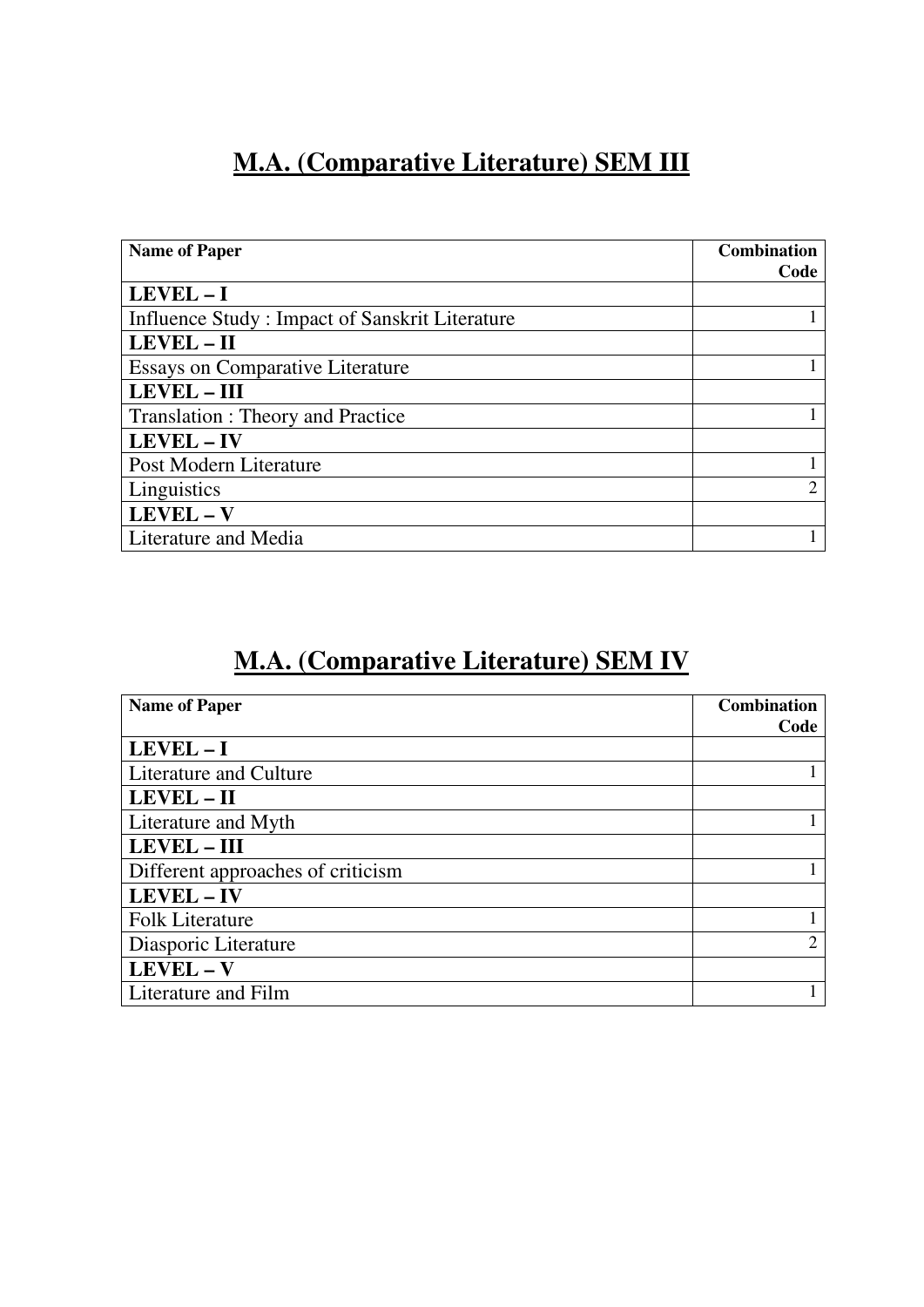#### **M.A. (GUJARATI) SEM – I**

| <b>Name of Paper</b>                    | <b>Combination</b> |
|-----------------------------------------|--------------------|
|                                         | Code               |
| LEVEL-I                                 |                    |
| Literary Form: Krutio                   |                    |
| LEVEL - II                              |                    |
| <b>Indian Literary Criticism</b>        |                    |
| <b>LEVEL - III</b>                      |                    |
| Gujarati Literary Criticism - I         |                    |
| <b>LEVEL - IV</b>                       |                    |
| Modern Literature                       |                    |
| Myth and Literature                     | $\overline{2}$     |
| <b>Literature and Culture</b>           | 3                  |
| LEVEL - V                               |                    |
| Proof Reading                           |                    |
| <b>Translation Studies</b>              |                    |
| <b>LEVEL - VI</b>                       |                    |
| Seminar / Assignment / Research Article |                    |

#### **M.A. (GUJARATI) SEM – II**

| <b>Name of Paper</b>                    | <b>Combination</b> |
|-----------------------------------------|--------------------|
|                                         | Code               |
| LEVEL-I                                 |                    |
| <b>Comparative Literature</b>           |                    |
| LEVEL - II                              |                    |
| Linguistics $-I$                        |                    |
| <b>LEVEL - III</b>                      |                    |
| Gujarati Literary Criticism - II        |                    |
| <b>LEVEL-IV</b>                         |                    |
| Post Modern Literature                  |                    |
| Diasporic Literature                    | $\overline{2}$     |
| Literature and Histrory                 | 3                  |
| LEVEL - V                               |                    |
| Literature and Film                     |                    |
| Popular Literature                      | $\overline{2}$     |
| LEVEL - VI                              |                    |
| Seminar / Assignment / Research Article |                    |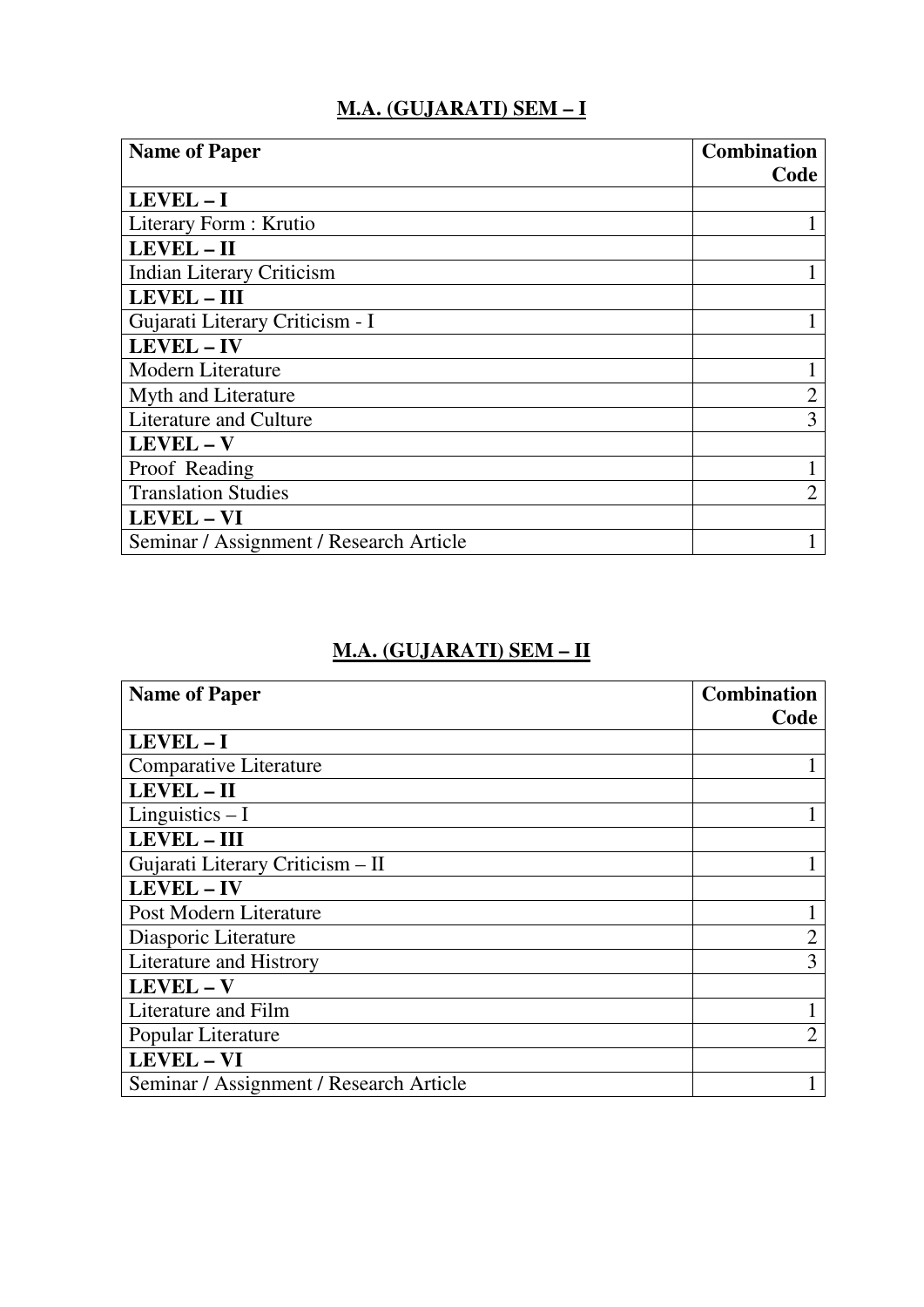#### **M.A. (GUJARATI) SEM III**

| <b>Name of Paper</b>                    | <b>Combination Code</b> |
|-----------------------------------------|-------------------------|
| LEVEL-I                                 |                         |
| Concept of Indian Literature            |                         |
| LEVEL - II                              |                         |
| <b>Western Literary Criticism</b>       |                         |
| <b>LEVEL - III</b>                      |                         |
| Folk Literature – I                     |                         |
| <b>LEVEL - IV</b>                       |                         |
| Literature and Sociology                |                         |
| Texts of Medieval Gujarati Literature   | $\overline{2}$          |
| Literature and other Arts               | 3                       |
| LEVEL - V                               |                         |
| Author: "Suresh Joshi"                  |                         |
| Approaches of Criticism                 | $\mathcal{D}$           |
| <b>LEVEL - VI</b>                       |                         |
| Seminar / Assignment / Research Article |                         |

#### **M.A. (GUJARATI) SEM IV**

| <b>Name of Paper</b>                    | <b>Combination Code</b>     |
|-----------------------------------------|-----------------------------|
| $LEVEL - I$                             |                             |
| <b>World Literature</b>                 |                             |
| LEVEL - II                              |                             |
| Linguistics $-$ II                      |                             |
| <b>LEVEL - III</b>                      |                             |
| Folk Literature $-$ II                  |                             |
| LEVEL - IV                              |                             |
| Literature & Psychology                 |                             |
| <b>Contemporary Texts</b>               | $\overline{2}$              |
| <b>Literature and Aesthetics</b>        | 3                           |
| LEVEL - V                               |                             |
| Literary Journalism                     |                             |
| Narratology                             | $\mathcal{D}_{\mathcal{L}}$ |
| <b>LEVEL - VI</b>                       |                             |
| Seminar / Assignment / Research Article |                             |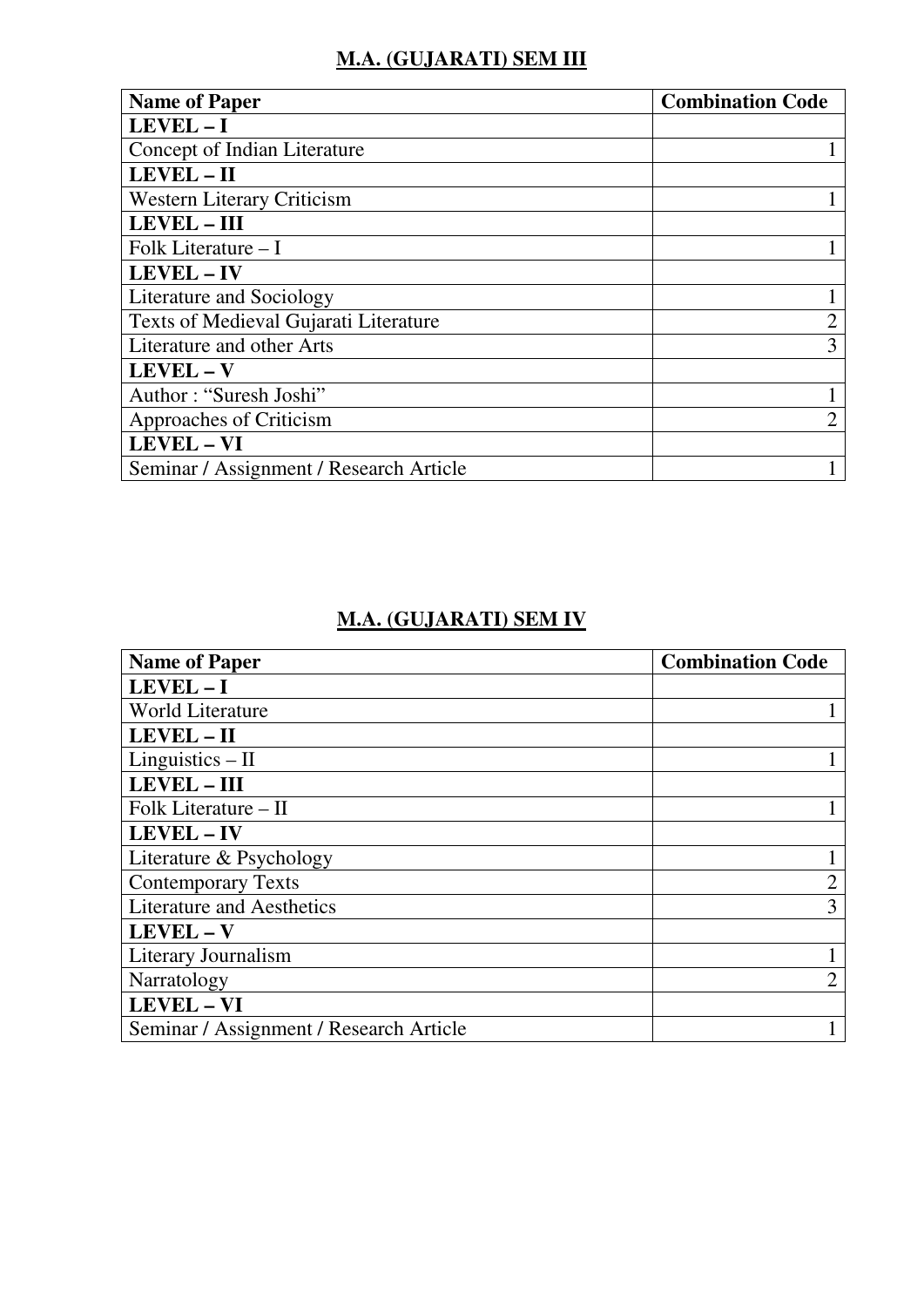#### **M.A. (SANSKRIT) SEM – I**

| <b>Name of Paper</b>                      | <b>Combination</b><br>Code |
|-------------------------------------------|----------------------------|
| $LEVEL - I$                               |                            |
| Sanskrit Classical Literature (Mahakavya) |                            |
| LEVEL - II                                |                            |
| Vaidic Literature (Ved Sanhita)           |                            |
| <b>LEVEL - III</b>                        |                            |
| <b>Indian Philosophy</b>                  |                            |
| LEVEL - IV                                |                            |
| <b>Sanskrit Poetics</b>                   |                            |
| <b>Vedant Philosophy</b>                  | $\overline{2}$             |
| Dharmashastra                             | 3                          |
| LEVEL - V                                 |                            |
| Dharmashastra Puran & History             |                            |
| <b>LEVEL - VI</b>                         |                            |
| Skill Oriented Course – 1                 |                            |

### **M.A. (SANSKRIT) SEM – II**

| <b>Name of Paper</b>                  | <b>Combination</b> |
|---------------------------------------|--------------------|
|                                       | Code               |
| LEVEL-I                               |                    |
| Sanskrit Classical Literature - Drama |                    |
| LEVEL - II                            |                    |
| Vaidic Literature                     |                    |
| <b>LEVEL - III</b>                    |                    |
| Smruti Sahitya & Essay                |                    |
| <b>LEVEL-IV</b>                       |                    |
| Sanskrit Alankarshashtra              |                    |
| Sanskrit Vedantshashtra               | 2                  |
| Sanskrit Dharmashastra                | 3                  |
| LEVEL-V                               |                    |
| <b>History</b>                        |                    |
| LEVEL - VI                            |                    |
| Skill Oriented Course – 2             |                    |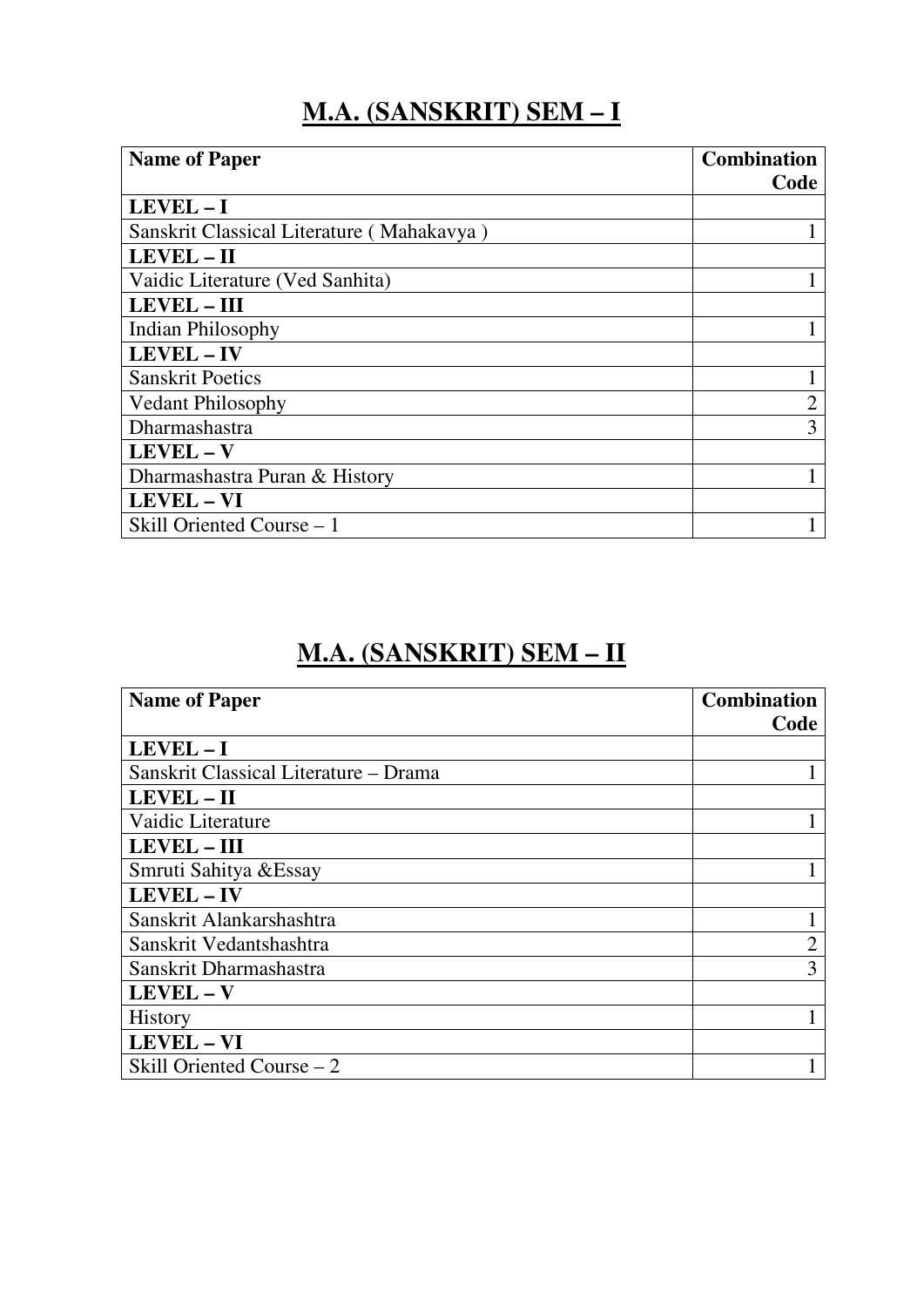## **M.A. (SANSKRIT) SEM III**

| <b>Name of Paper</b>                  | <b>Combination</b> |
|---------------------------------------|--------------------|
|                                       | Code               |
| LEVEL-I                               |                    |
| Sanskrit Classical Literature (Prose) |                    |
| LEVEL - II                            |                    |
| Vedang Literature (Nirukta)           |                    |
| <b>LEVEL - III</b>                    |                    |
| Abhilekhvidhya – Epigraphy            |                    |
| LEVEL - IV                            |                    |
| <b>Sanskrit Poetiecs</b>              |                    |
| <b>Vedant Philosophy</b>              | 2                  |
| Dharmashastra                         | 3                  |
| LEVEL - V                             |                    |
| Dharmashastra Puran & History         |                    |
| <b>LEVEL - VI</b>                     |                    |
| Skill Oriented Course – 3             |                    |
|                                       |                    |

#### **M.A. (SANSKRIT) SEM IV**

| <b>Name of Paper</b>                                     | <b>Combination</b> |
|----------------------------------------------------------|--------------------|
|                                                          | Code               |
| LEVEL-I                                                  |                    |
| Sanskrit Classical Literature – Stotrakavya & Khandkavya |                    |
| <b>LEVEL - II</b>                                        |                    |
| Vaidic Literature & Letter Writing                       |                    |
| <b>LEVEL - III</b>                                       |                    |
| <b>Textual Criticize</b>                                 |                    |
| <b>LEVEL - IV</b>                                        |                    |
| Alankarshastra & Paschatya Kavyashastra                  |                    |
| Vedant Shashtra                                          |                    |
| Dharmashastra                                            | 3                  |
| LEVEL - V                                                |                    |
| Modern Sanskrit Short Story & Applicable Sanskrit        |                    |
| <b>LEVEL - VI</b>                                        |                    |
| Skill Oriented Course – 4                                |                    |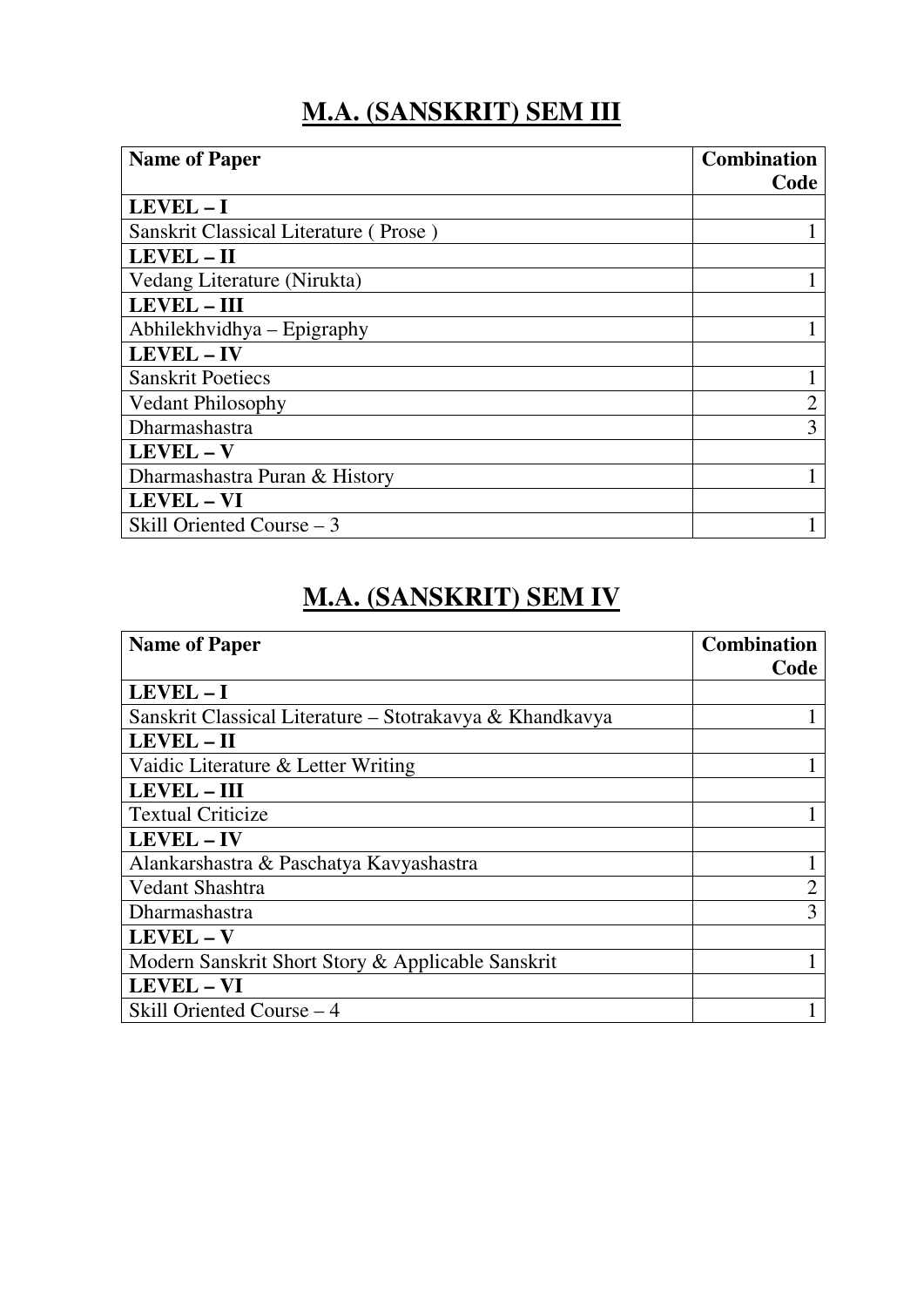### **M.A. (POLITICAL SCIENCE) SEM – I**

| <b>Name of Paper</b>                               | <b>Combination</b> |
|----------------------------------------------------|--------------------|
|                                                    | Code               |
| LEVEL-I                                            |                    |
| Modern Indian Political Thought                    |                    |
| LEVEL - II                                         |                    |
| Theories of International Relations                |                    |
| <b>LEVEL – III</b>                                 |                    |
| <b>Comparative Politics</b>                        |                    |
| LEVEL - IV                                         |                    |
| Principles of Public Administration and Management |                    |
| LEVEL - V                                          |                    |
| Advanced Political Theory: Issues and Trends       |                    |

# **M.A. (POLITICAL SCIENCE) SEM – II**

| <b>Name of Paper</b>                              | <b>Combination</b> |
|---------------------------------------------------|--------------------|
|                                                   | Code               |
| LEVEL-I                                           |                    |
| Electoral Politics and National Building in India |                    |
| LEVEL - II                                        |                    |
| Contemporary Issues in Global Politics            |                    |
| LEVEL - III                                       |                    |
| Constitutionalism in India                        |                    |
| LEVEL - IV                                        |                    |
| <b>Research Methodology</b>                       |                    |
| LEVEL - V                                         |                    |
| Issues in Indian Administration                   |                    |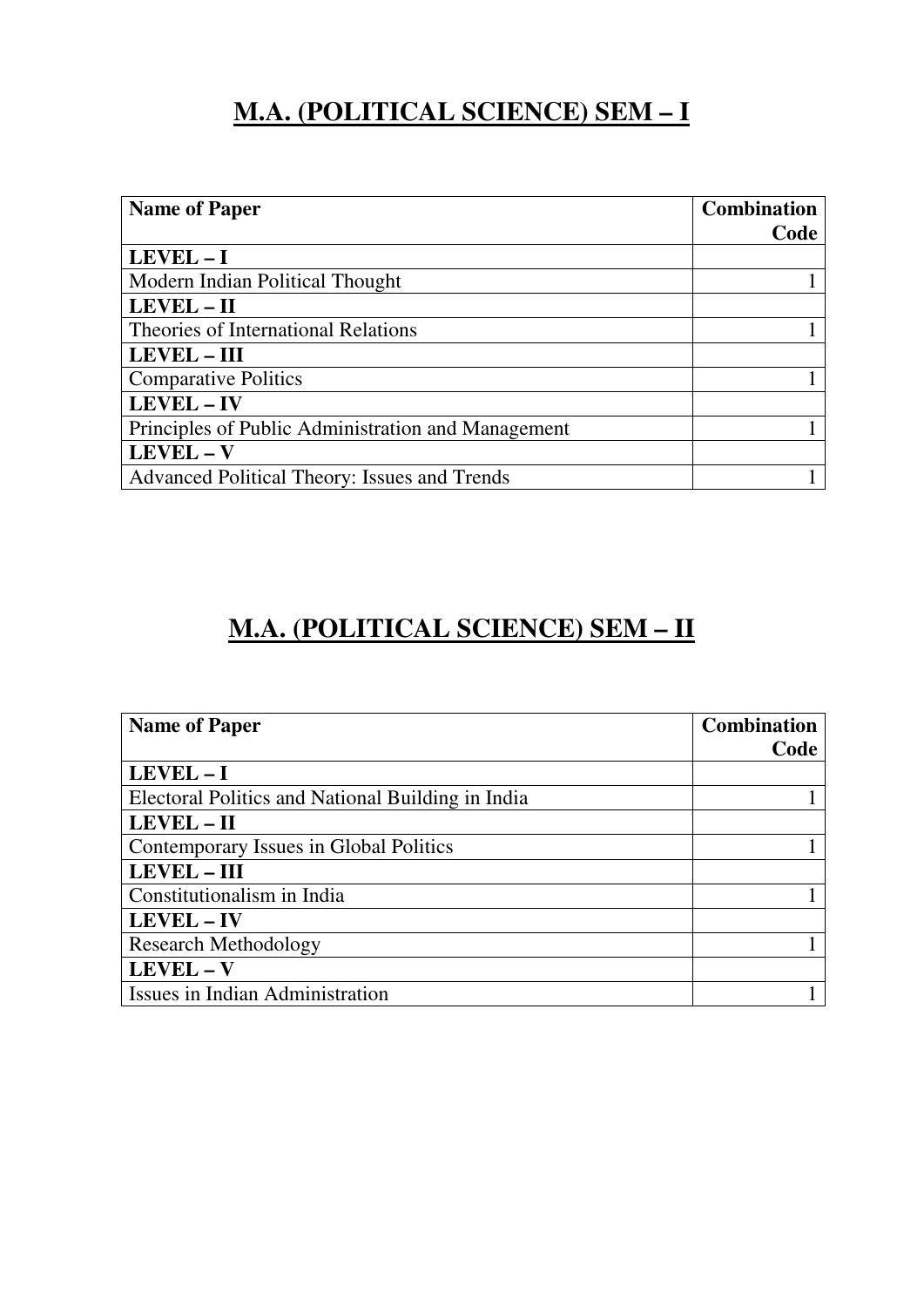#### **M.A. (Political Science) SEM III**

| <b>Name of Paper</b>                          | <b>Combination</b> |
|-----------------------------------------------|--------------------|
|                                               | Code               |
| LEVEL-I                                       |                    |
| Government and Politics of India              |                    |
| LEVEL - II                                    |                    |
| Government and Politics of Gujarat            |                    |
| <b>LEVEL - III</b>                            |                    |
| India's Foreign Policy                        |                    |
| LEVEL - IV                                    |                    |
| Local Governments and Administration          |                    |
| LEVEL - V                                     |                    |
| Development Administration: Issues and Trends |                    |
|                                               |                    |

### **M.A. (Political Science) SEM IV**

| <b>Name of Paper</b>                                 | <b>Combination</b> |
|------------------------------------------------------|--------------------|
|                                                      | Code               |
| $LEVEL - I$                                          |                    |
| <b>Contemporary Political Ideologies</b>             |                    |
| LEVEL - II                                           |                    |
| <b>Modern Western Political Thinkers</b>             |                    |
| LEVEL - III                                          |                    |
| <b>Gender and Politics</b>                           |                    |
| LEVEL - IV                                           |                    |
| <b>Political Parties in India</b>                    |                    |
| LEVEL - V                                            |                    |
| International Organizations: U.N., W.T.O. and I.M.F. |                    |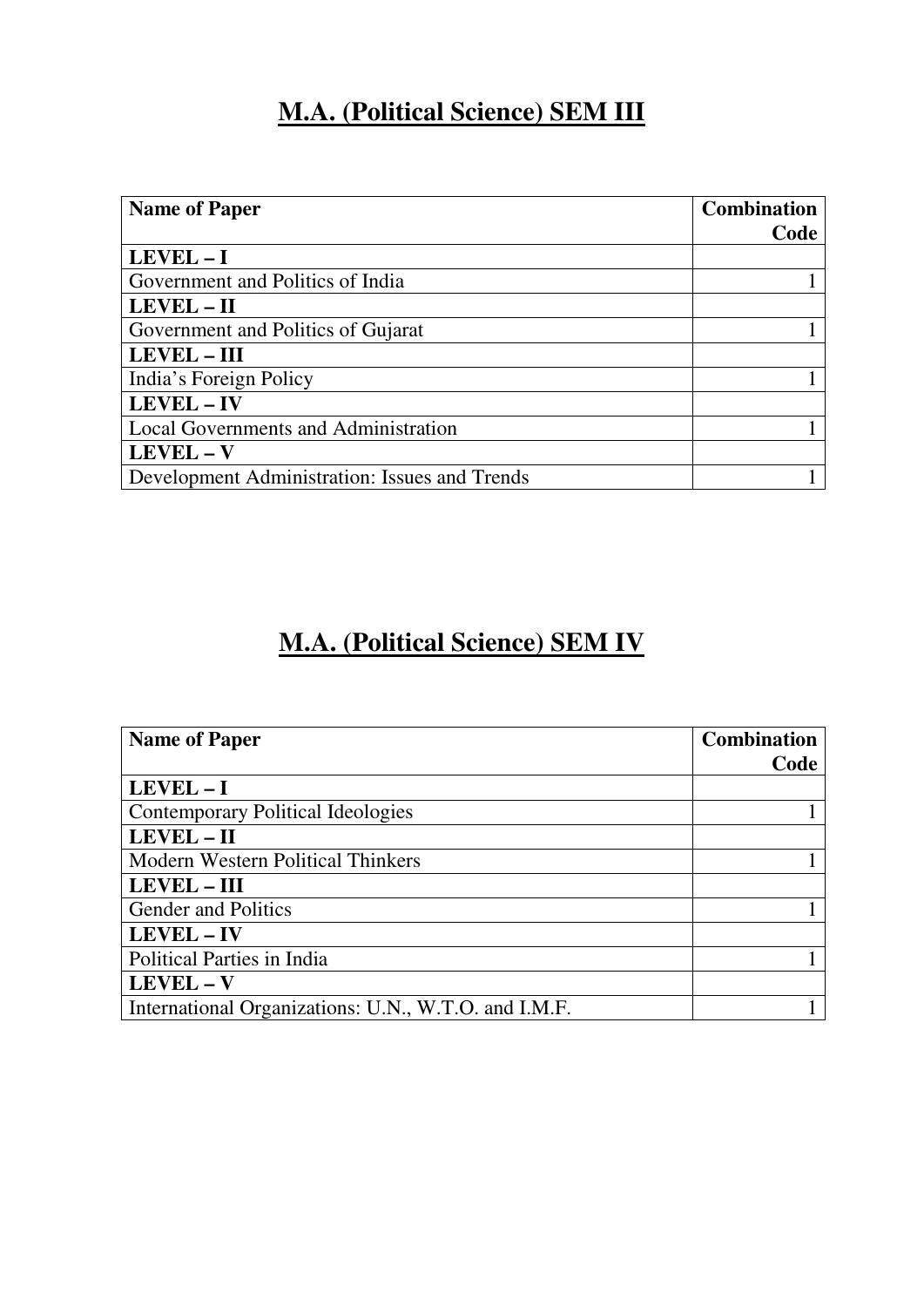# **M.A. (ECONOMICS) SEM – I**

| <b>Name of Paper</b>                         | <b>Combination</b><br>Code |
|----------------------------------------------|----------------------------|
| LEVEL-I                                      |                            |
| Micro Economics $-I$                         |                            |
| LEVEL - II                                   |                            |
| Macro Economic - I                           |                            |
| <b>LEVEL - III</b>                           |                            |
| Quantitative Methods for Economics – I       |                            |
| <b>LEVEL-IV</b>                              |                            |
| Industrial Economics - I                     |                            |
| Economics of Human Resources (Education) – I | 2                          |
| Agriculture Economics - I                    | 3                          |
| Econometrics $-1$                            | 4                          |
| LEVEL-V                                      |                            |
| Research Methodology - I                     |                            |
| Indian Political System - I                  | $\overline{2}$             |
| Fundamental of Accountancy - I               | 3                          |
| Economics of Infrastructure - I              | 4                          |
| <b>LEVEL - VI</b>                            |                            |
| Term Paper $-I$                              |                            |

#### **M.A. (ECONOMICS) SEM – II**

| <b>Name of Paper</b>                       | <b>Combination</b><br>Code |
|--------------------------------------------|----------------------------|
| LEVEL-I                                    |                            |
| Micro Economics – II                       |                            |
| LEVEL - II                                 |                            |
| Macro Economic - II                        |                            |
| <b>LEVEL - III</b>                         |                            |
| Quantitative Methods for Economics – II    |                            |
| LEVEL - IV                                 |                            |
| Industrial Economics - II                  |                            |
| Economics Of Human Resources (Health) – II | $\overline{2}$             |
| Agriculture Economics - II                 | 3                          |
| Econometrics-II                            | 4                          |
| LEVEL - V                                  |                            |
| Research Methodology - II                  |                            |
| Indian Political System - II               | $\overline{2}$             |
| Fundamental of Accountancy - II            | 3                          |
| Economics of Infrastructure - II           | 4                          |
| <b>LEVEL - VI</b>                          |                            |
| Term Paper $-$ II                          |                            |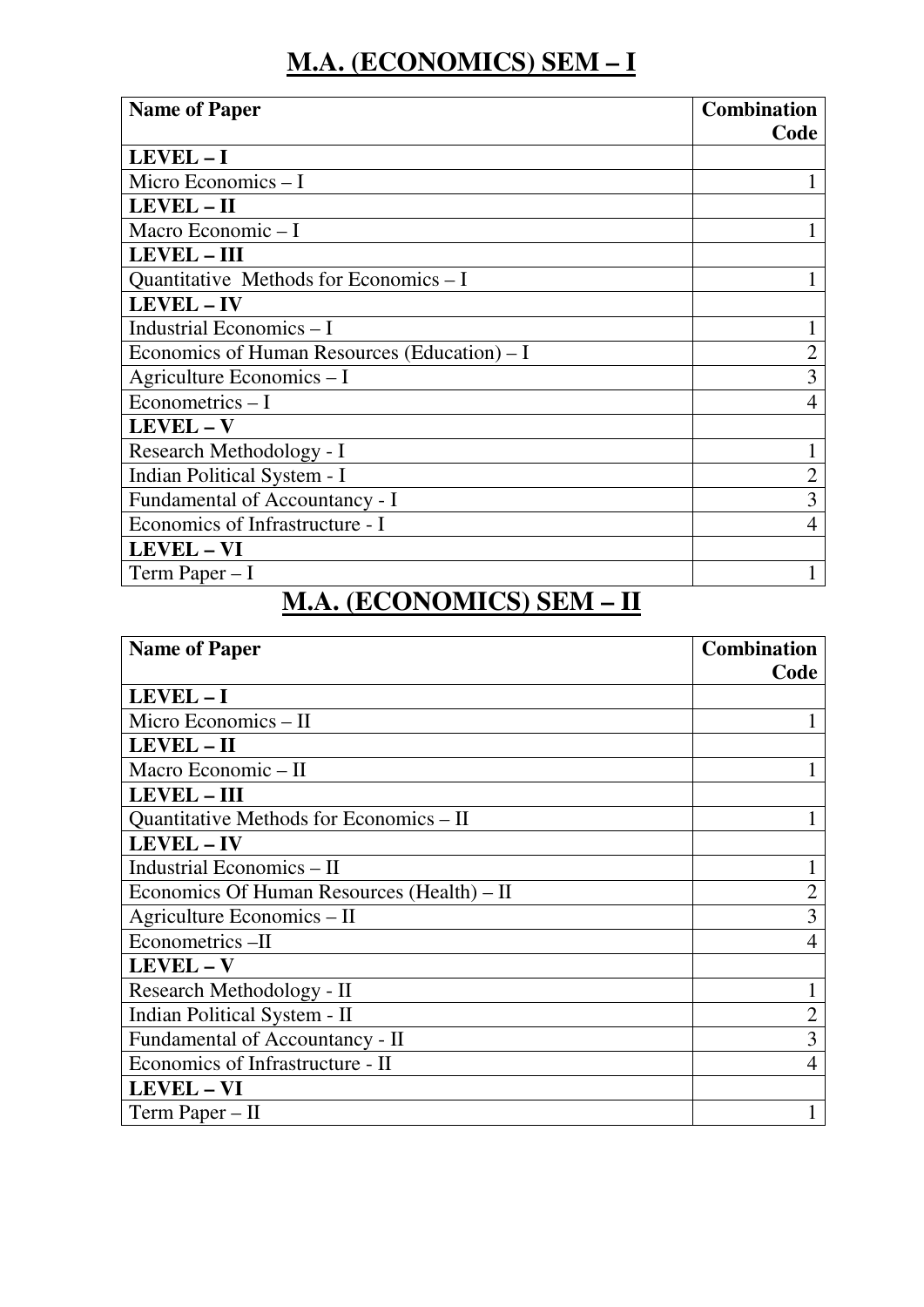#### **M.A. (ECONOMICS) SEM III**

| <b>Name of Paper</b>                              | <b>Combination</b><br>Code |
|---------------------------------------------------|----------------------------|
| LEVEL-I                                           |                            |
| <b>Economics of Social Sector</b>                 |                            |
| LEVEL - II                                        |                            |
| <b>Environmental Economics</b>                    |                            |
| <b>LEVEL - III</b>                                |                            |
| Theories of Growth and Development                |                            |
| <b>LEVEL - IV</b>                                 |                            |
| Economics of Human Resources $-3$                 |                            |
| Industrial Economics $-3$ (Labour Economics)      | $\overline{2}$             |
| Agricultural Economics $-3$                       | 3                          |
| Econometrics - 3 (Basic Econometrics)             |                            |
| LEVEL - V                                         |                            |
| <b>Business Environment</b>                       |                            |
| Banking and Insurance                             |                            |
| <b>Computer Applications In Economic Analysis</b> | 3                          |
| <b>LEVEL - VI</b>                                 |                            |
| Term Paper $-3$                                   |                            |

# **M.A. (ECONOMICS) SEM IV**

| <b>Name of Paper</b>                                           | <b>Combination</b> |
|----------------------------------------------------------------|--------------------|
|                                                                | Code               |
| LEVEL-I                                                        |                    |
| Theories of International Trade                                |                    |
| LEVEL - II                                                     |                    |
| <b>Indian Economic Policy</b>                                  |                    |
| <b>LEVEL - III</b>                                             |                    |
| Public Economics : Theory & Policy                             |                    |
| LEVEL - IV                                                     |                    |
| Economics of Human Resources – 4                               |                    |
| Industrial Economics – 4 (Labour Economics)                    | 2                  |
| Agricultural Economics – 4 (Problems of Indian Agriculture and | 3                  |
| policy)                                                        |                    |
| Econometrics $-4$ (Applied Econometrics)                       |                    |
| LEVEL - V                                                      |                    |
| <b>History of Economic Thought</b>                             |                    |
| <b>Organized Markets</b>                                       |                    |
| <b>LEVEL - VI</b>                                              |                    |
| Term Paper $-4$                                                |                    |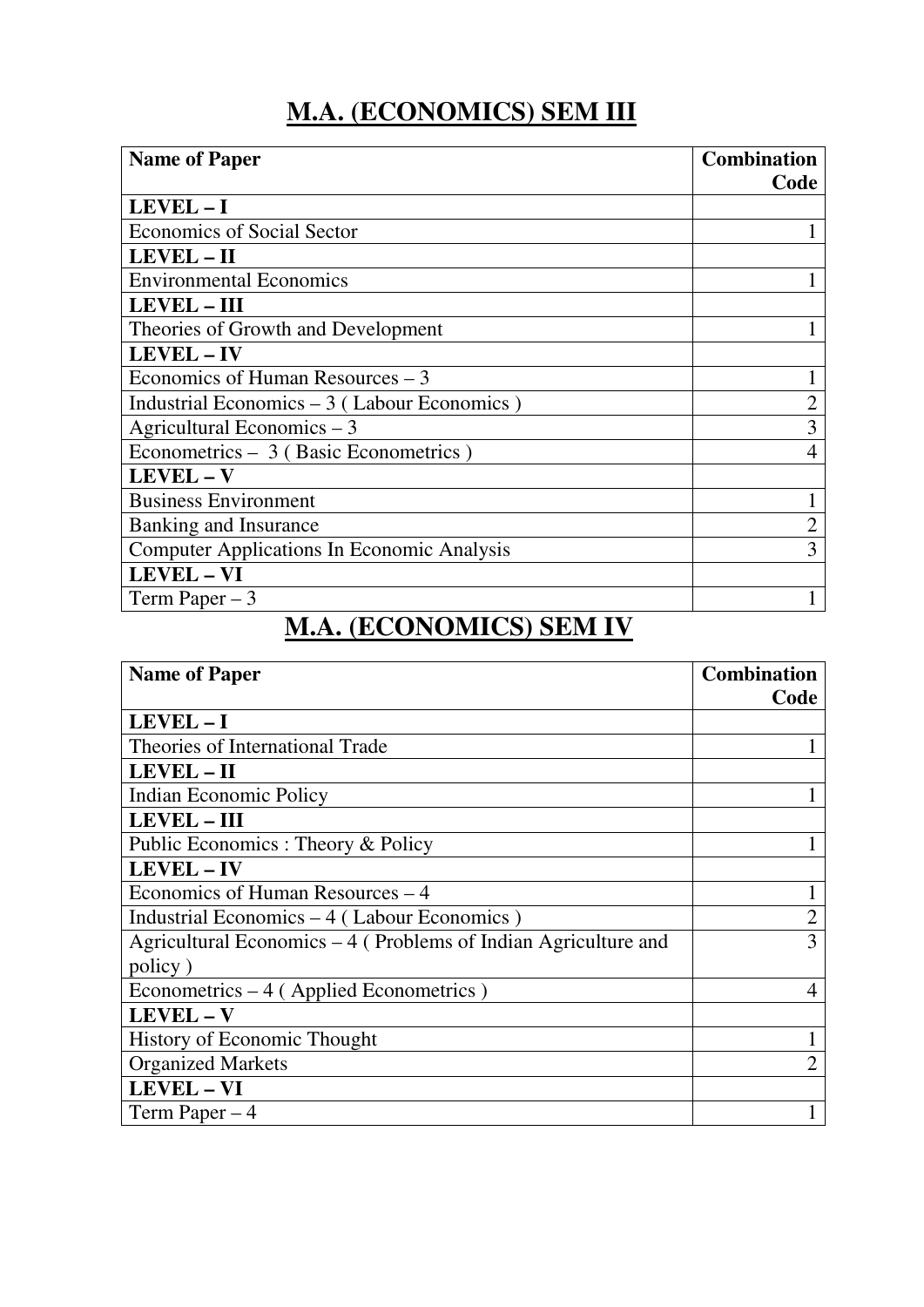#### **M.A. (HINDI) SEM – I**

| <b>Name of Paper</b>                          | <b>Combination</b> |
|-----------------------------------------------|--------------------|
|                                               | Code               |
| $LEVEL - I$                                   |                    |
| Ancient & Medieval Poetry                     |                    |
| LEVEL - II                                    |                    |
| Indian Poetics & Literary Criticism           |                    |
| <b>LEVEL - III</b>                            |                    |
| <b>Functional Hindi</b>                       |                    |
| LEVEL - IV                                    |                    |
| Modern Hindi Poetry                           |                    |
| Chhayawad                                     | ⌒                  |
| LEVEL-V                                       |                    |
| Study of Literary Activities in Specific Ages |                    |

## **M.A. (HINDI) SEM – II**

| <b>Name of Paper</b>        | <b>Combination</b> |
|-----------------------------|--------------------|
|                             | Code               |
| LEVEL-I                     |                    |
| Ancient & Medieval Poetry   |                    |
| LEVEL - II                  |                    |
| Western Poetics & Criticism |                    |
| <b>LEVEL - III</b>          |                    |
| <b>Functional Hindi</b>     |                    |
| <b>LEVEL - IV</b>           |                    |
| Modern Hindi Poetry         |                    |
| Chhayawad                   | ↑                  |
| LEVEL - V                   |                    |
| Audio-Visual Media Writing  |                    |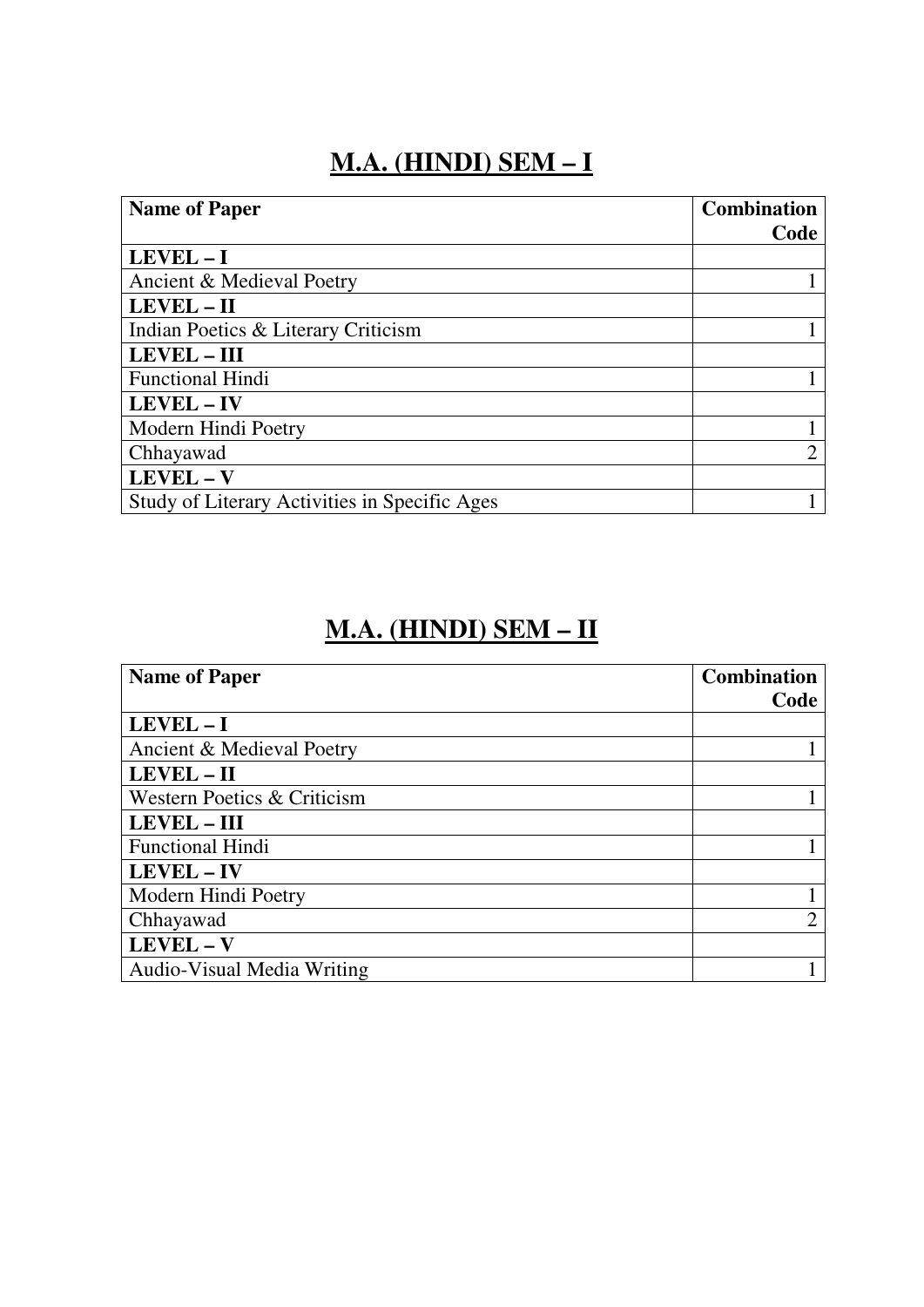#### **M.A. (HINDI) SEM III**

| <b>Name of Paper</b>           | <b>Combination</b> |
|--------------------------------|--------------------|
|                                | Code               |
| $LEVEL - I$                    |                    |
| Linguistics                    |                    |
| LEVEL - II                     |                    |
| History of Hindi Literature    |                    |
| <b>LEVEL - III</b>             |                    |
| <b>Indian Literature</b>       |                    |
| <b>LEVEL - IV</b>              |                    |
| <b>Modern Prose Literature</b> |                    |
| Hindi Novel                    | റ                  |
| LEVEL - V                      |                    |
| <b>Folk Literature</b>         |                    |
|                                |                    |

#### **M.A. (HINDI) SEM IV**

| <b>Name of Paper</b>           | <b>Combination</b> |
|--------------------------------|--------------------|
|                                | Code               |
| $LEVEL - I$                    |                    |
| Hindi Language                 |                    |
| LEVEL - II                     |                    |
| History of Hindi Literature    |                    |
| <b>LEVEL - III</b>             |                    |
| India Literature               |                    |
| LEVEL - IV                     |                    |
| <b>Modern Prose Literature</b> |                    |
| Hindi Novel                    | $\overline{2}$     |
| LEVEL - V                      |                    |
| Training In Journalism         |                    |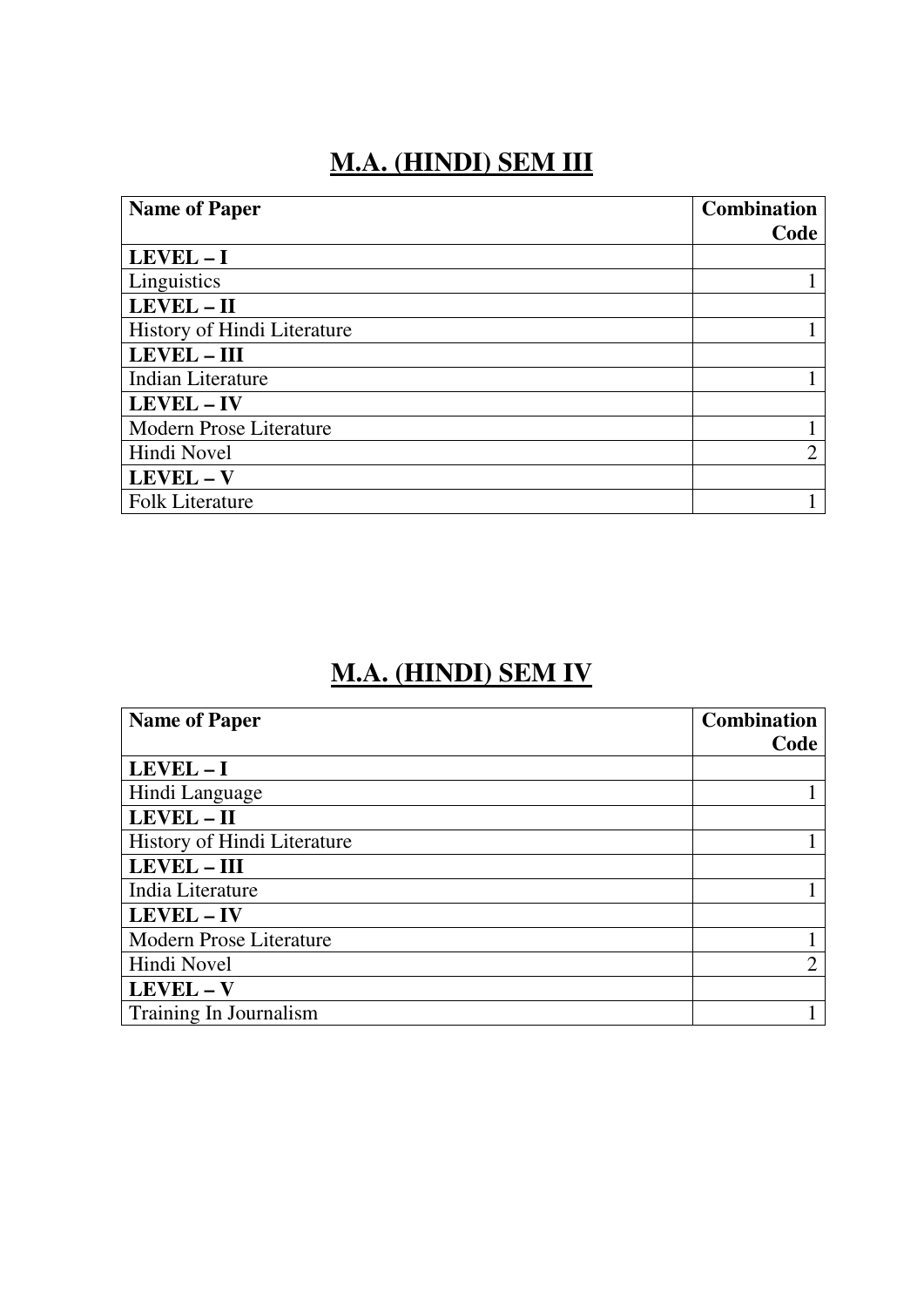#### **M.A. (PSYCHOLOGY) SEM – I**

| <b>Name of Paper</b>                                             | <b>Combination</b> |
|------------------------------------------------------------------|--------------------|
|                                                                  | Code               |
| LEVEL-I                                                          |                    |
| Theory And Systems Of Psychology-I                               |                    |
| LEVEL - II                                                       |                    |
| Experimental Designs In Psychology And Psychological Statistics- |                    |
|                                                                  |                    |
| <b>LEVEL - III</b>                                               |                    |
| Clinical Psychology-I                                            |                    |
| LEVEL - IV                                                       |                    |
| Research Methodology-I                                           |                    |
| Behavioural Psychotherapy And Modification-I                     | ↑                  |
| LEVEL - V                                                        |                    |
| Health Psychology-I                                              |                    |

#### **M.A. (PSYCHOLOGY) SEM – II**

| <b>Name of Paper</b>                                            | <b>Combination</b> |
|-----------------------------------------------------------------|--------------------|
|                                                                 | Code               |
| LEVEL-I                                                         |                    |
| Theory And Systems Of Psychology - II                           |                    |
| LEVEL - II                                                      |                    |
| Experimental Designs In Psychology And Psychological Statistics |                    |
| — П                                                             |                    |
| <b>LEVEL - III</b>                                              |                    |
| Clinical Psychology $-$ II                                      |                    |
| LEVEL - IV                                                      |                    |
| Research Methodology – II                                       |                    |
| Behavioural Psychotherapy And Modification - II                 | റ                  |
| LEVEL - V                                                       |                    |
| Health Psychology $-$ II                                        |                    |
| <b>LEVEL - VI</b>                                               |                    |
| Skill Oriented Paper – II                                       |                    |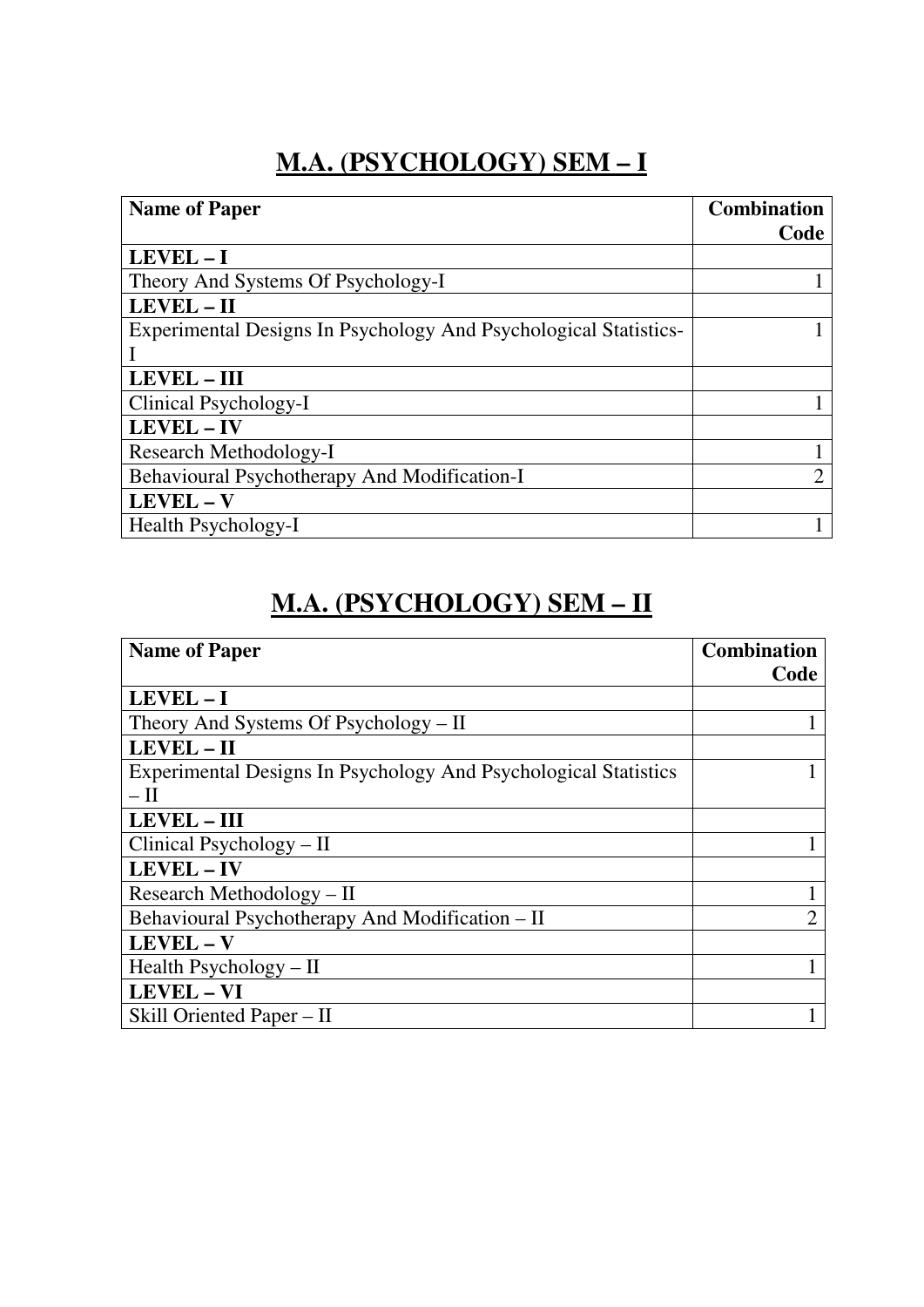#### **M.A. (Psychology) SEM III**

| <b>Name of Paper</b>                     | <b>Combination</b> |
|------------------------------------------|--------------------|
|                                          | Code               |
| LEVEL-I                                  |                    |
| Organizational Behaviour - I             |                    |
| LEVEL - II                               |                    |
| Psychological Assessment – I             |                    |
| <b>LEVEL - III</b>                       |                    |
| Advanced Social Psychology $-I$          |                    |
| LEVEL - IV                               |                    |
| Experimental Psychology (Practical) $-I$ |                    |
| Personality Theory $- I$                 | ∍                  |
| LEVEL - V                                |                    |
| Consumer Psychology - I                  |                    |
| <b>LEVEL - VI</b>                        |                    |
| Skill Oriented Paper – III               |                    |
|                                          |                    |

## **M.A. (Psychology) SEM IV**

| <b>Name of Paper</b>            | <b>Combination</b> |
|---------------------------------|--------------------|
|                                 | Code               |
| LEVEL-I                         |                    |
| Organizational Behaviour – II   |                    |
| LEVEL - II                      |                    |
| Psychological Assessment – II   |                    |
| <b>LEVEL - III</b>              |                    |
| Advanced Social Psychology – II |                    |
| <b>LEVEL - IV</b>               |                    |
| Experimental Psychology – II    |                    |
| Personality Theory – II         | っ                  |
| LEVEL - V                       |                    |
| Consumer Psychology – II        |                    |
| <b>LEVEL - VI</b>               |                    |
| Skill Oriented Paper – IV       |                    |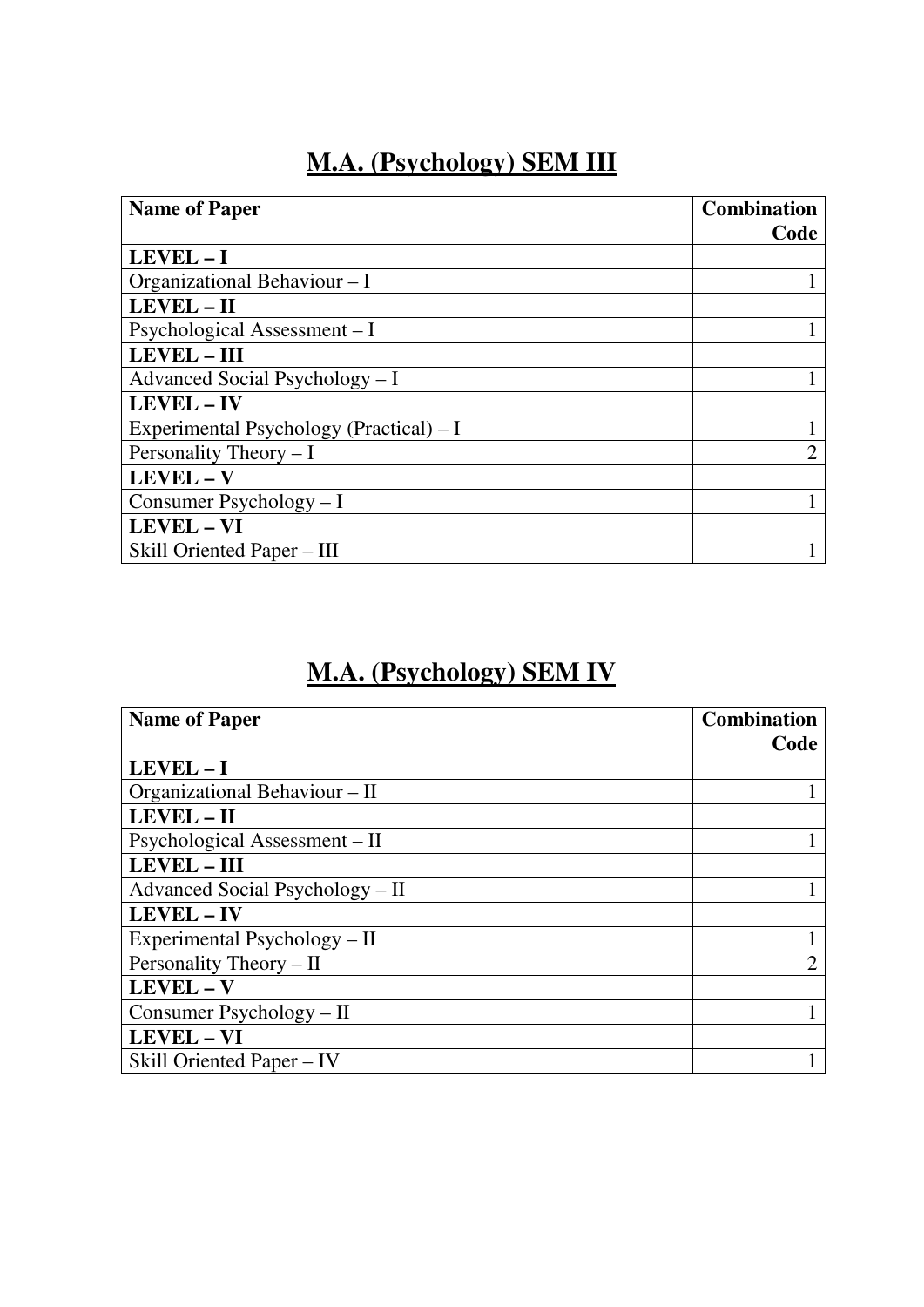### **M.A. (SOCIOLOGY) SEM – I**

| <b>Name of Paper</b>                      | <b>Combination</b> |
|-------------------------------------------|--------------------|
|                                           | Code               |
| $LEVEL - I$                               |                    |
| <b>Classical Sociological Tradition-I</b> |                    |
| LEVEL - II                                |                    |
| Methodology Of Social Research-I          |                    |
| <b>LEVEL - III</b>                        |                    |
| Sociology Of Change & Development-I       |                    |
| LEVEL - IV                                |                    |
| <b>Environment And Society</b>            |                    |
| <b>Globalization And Society</b>          | ↑                  |
| LEVEL - V                                 |                    |
| Sociology Of Social Movements In India    |                    |

## **M.A. (SOCIOLOGY) SEM – II**

| <b>Name of Paper</b>                     | <b>Combination</b><br>Code |
|------------------------------------------|----------------------------|
|                                          |                            |
| LEVEL-I                                  |                            |
| Classical Sociological Tradition – II    |                            |
| LEVEL - II                               |                            |
| Methodology Of Social Research – II      |                            |
| <b>LEVEL - III</b>                       |                            |
| Sociology Of Change $&$ Development – II |                            |
| <b>LEVEL - IV</b>                        |                            |
| Sociology Of Health                      |                            |
| Rural Society In India                   | ∍                          |
| LEVEL - V                                |                            |
| <b>Political Sociology</b>               |                            |